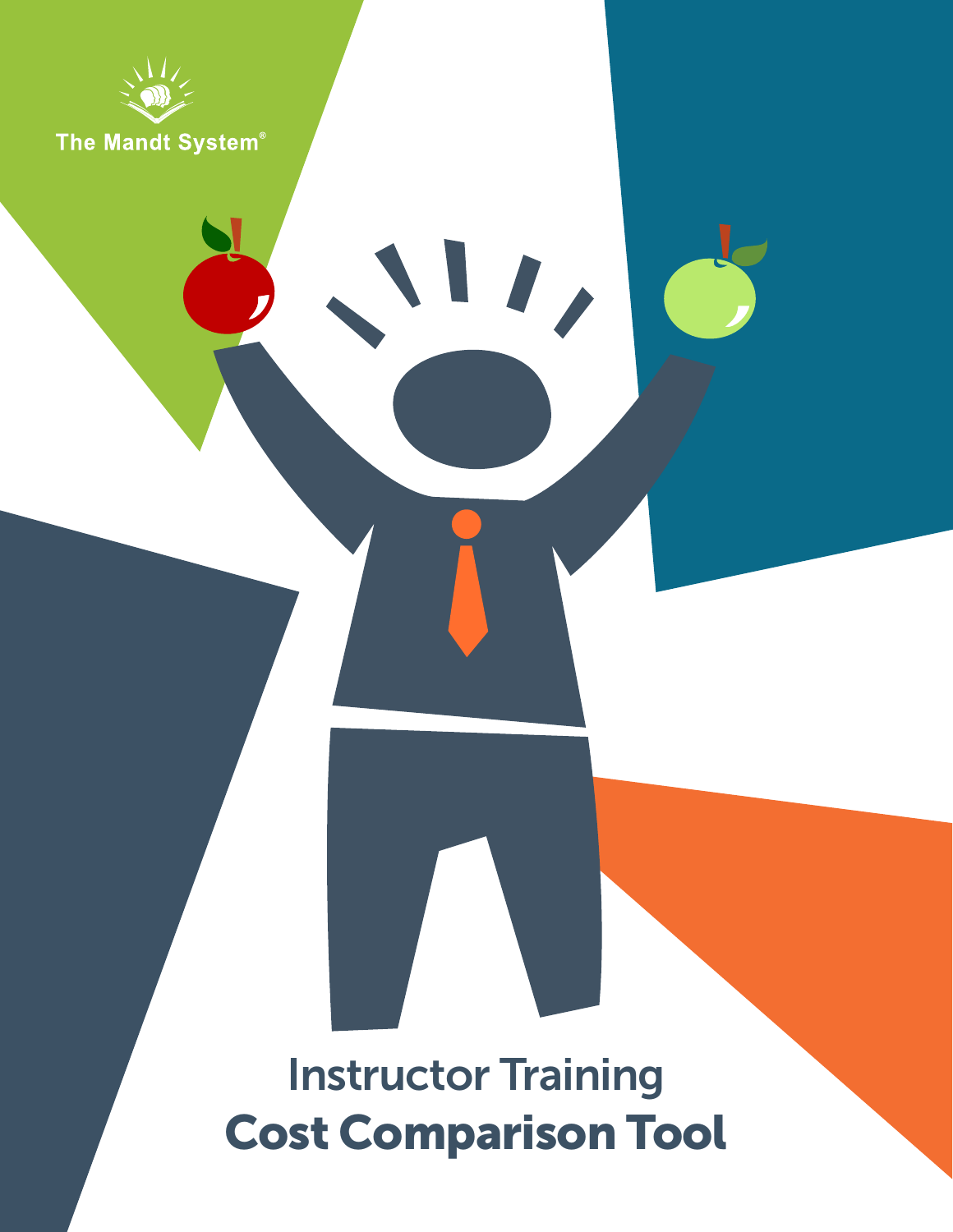

## COST COMPARISON TOOL

This comparison tool is designed to measure instructor certification training programs which consist of organizational staff becoming instructors for staff within their setting.

| <b>Comparison</b><br><b>Description</b>                                            | The Mandt System <sup>®</sup>                                                                                                                                                       | <b>Company 2</b> | <b>Company 3</b> |
|------------------------------------------------------------------------------------|-------------------------------------------------------------------------------------------------------------------------------------------------------------------------------------|------------------|------------------|
| Nationally recognized<br>model "utilized across<br>multiple disciplines"           | Yes                                                                                                                                                                                 |                  |                  |
| <b>Training Days Required</b>                                                      | 2-4 days plus online portion,<br>dependant upon level of<br>certification desired                                                                                                   |                  |                  |
| Cost for Instructor<br>Certification at open<br>enrollment class                   | The individual fees are:<br>$R - $1,190$ USD, \$1,569 CAD<br>RC - \$1,727 USD, \$2,283 CAD<br>$RCT - $2,249$ USD, \$2,965 CAD<br>Advanced $-$ \$3,223 $\text{USD}$ ,<br>\$4,256 CAD |                  |                  |
| Recertification                                                                    | Required every 2 years.<br>2-3 days plus an online<br>component, dependent<br>upon certification level.                                                                             |                  |                  |
| Required purchase of<br>materials to deliver<br>training i.e., student<br>workbook | None - Student workbooks<br>are available for purchase<br>but NOT required. Copies<br>can be downloaded<br>for free and reproduced<br>within copyright                              |                  |                  |
| Cost to purchase<br>certificates for training<br>delivered                         | <b>None</b> - Certificates for<br>students trained within their<br>agency are e-mailed upon<br>completion of course report                                                          |                  |                  |
| <b>Instructor Manual</b><br>provided                                               | Yes                                                                                                                                                                                 |                  |                  |
| Video of Physical<br>Skills provided                                               | <b>Yes</b>                                                                                                                                                                          |                  |                  |
| <b>Online Course</b><br>Reporting                                                  | Yes – at the completion of<br>the training, the agency's<br>instructor submits a course<br>report which generates<br>certificates for those trained                                 |                  |                  |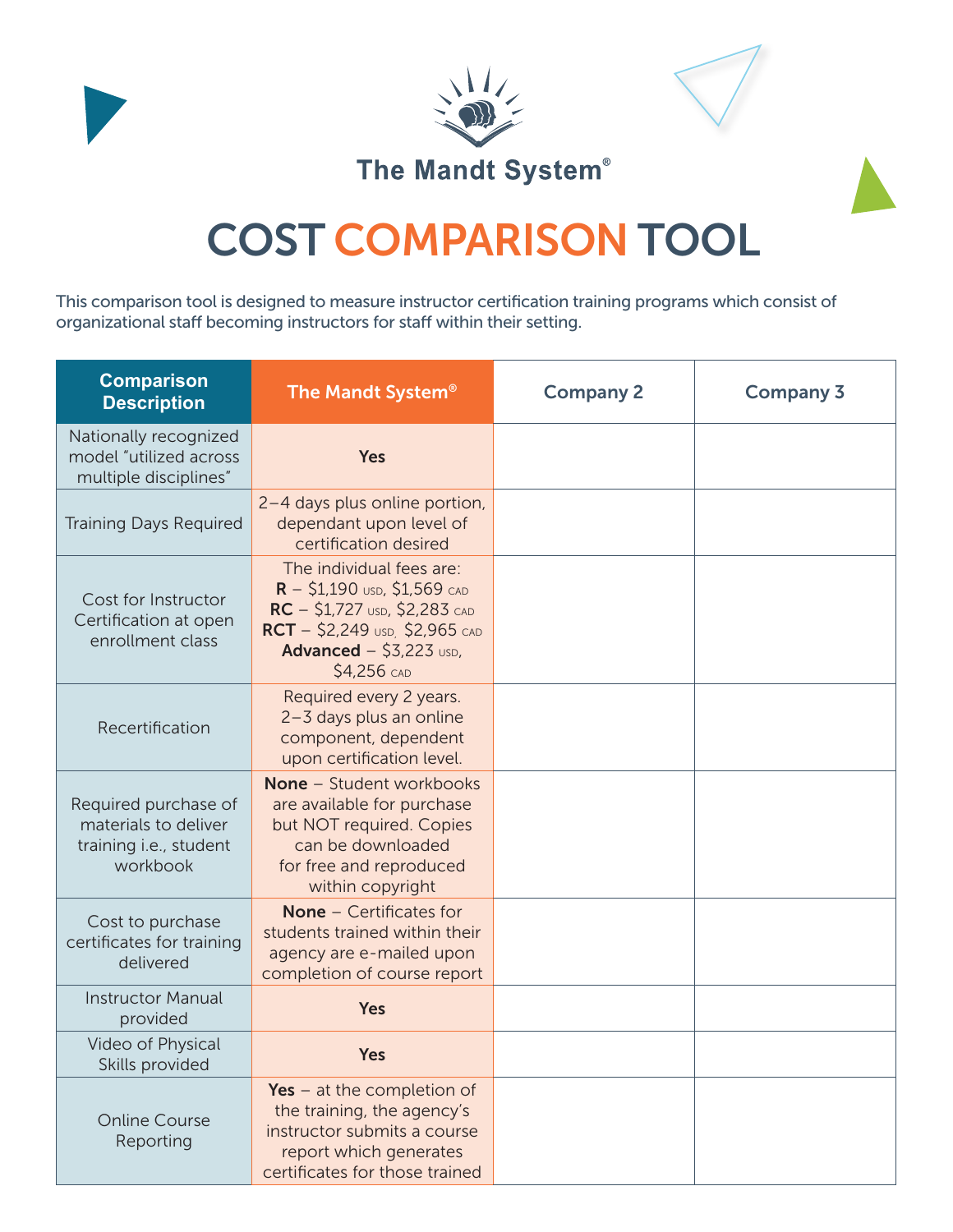| <b>Comparison</b><br><b>Description</b>                                       | The Mandt System <sup>®</sup>                                                                                                                                                                                      | <b>Company 2</b> | <b>Company 3</b> |
|-------------------------------------------------------------------------------|--------------------------------------------------------------------------------------------------------------------------------------------------------------------------------------------------------------------|------------------|------------------|
| Annual Membership<br>Fee                                                      | <b>None</b>                                                                                                                                                                                                        |                  |                  |
| Can I train the Mandt<br>Program outside my<br>base of employment?            | Yes $-$ We offer the opportu-<br>nity to become a Mandt Stu-<br>dent Academy, which allows<br>you to teach at a student<br>level and earn revenue to<br>recoup some of the invest-<br>ment of having an instructor |                  |                  |
| Online Learning<br>Options                                                    | Yes - Mandt offers a blended<br>option for student level<br>training where a seat can<br>be purchased and assigned,<br>allowing a significant savings<br>and reduction on required<br>in-person class time         |                  |                  |
| <b>Online Testing</b>                                                         | Yes $-$ This is available and<br>can be used as a student<br>recertification 'Test Out' of<br>non-physical chapters once<br>the student has experienced<br>two in-person trainings                                 |                  |                  |
| Program Focus and<br>Goal                                                     | The Mandt System<br>program is designed with<br>a prevention focus. The<br>curriculum is structured as<br>53% oriented to Prevention,<br>28% to De-Escalation and<br>19% to Intervention                           |                  |                  |
| Focus on relationship<br>building                                             | Yes $-$ both staff to staff and<br>staff to service recipients                                                                                                                                                     |                  |                  |
| Curriculum specific to<br>Conflict Resolution in<br>core program              | Yes $-$ Chapter 3                                                                                                                                                                                                  |                  |                  |
| Curriculum specific<br>to Trauma Informed<br>Cultures in core<br>program      | Yes $-$ Chapter 4                                                                                                                                                                                                  |                  |                  |
| Curriculum specific<br>to Positive Behavior<br>Support in core<br>program     | Yes $-$ Chapter 5                                                                                                                                                                                                  |                  |                  |
| Physical techniques<br>assessed by a<br>biomechanical/<br>biomedical engineer | Yes - every technique<br>assessed and approved                                                                                                                                                                     |                  |                  |